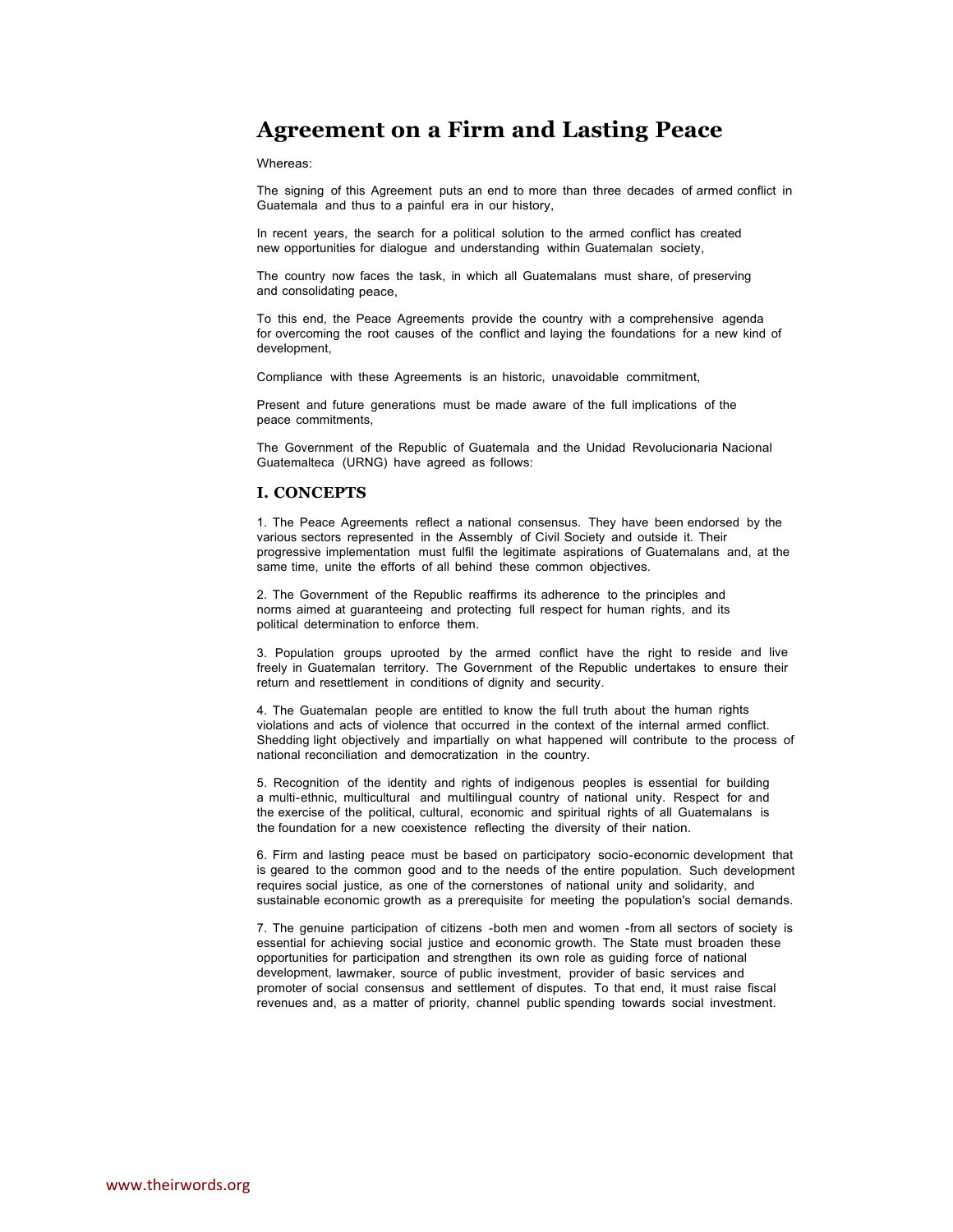8. In the search for growth, economic policy must be directed towards preventing processes of economic exclusion, such as unemployment and impoverishment, and towards optimizing the benefits of economic growth for all Guatemalans. Raising the standard of living and ensuring health care, education, social security and training for Guatemalans are preconditions for achieving sustainable development in Guatemala.

9. The State and organized sectors of society must join forces to find a solution to agrarian problems and promote rural development, both of which are the key to improving the situation of the majority of the population living in rural areas - the population group most seriously affected by poverty, inequity and the weakness of State institutions.

10. The strengthening of civilian power is an essential prerequisite for the existence of a democratic regime. The ending of the armed conflict affords an historic opportunity to renew the country's institutions so that, working in coordination, they can guarantee Guatemalans the rights to life, liberty, justice, security, peace and the full development of the individual. The Guatemalan armed forces must adjust their functions to the new era of peace and democracy.

11. The legal integration of URNG, in conditions of security and dignity, is in the national interest and is directly related to the objective of reconciliation and the consolidation of a democratic system open to all.

12. The constitutional reforms set out in the Peace Agreements provide the fundamental substantive basis for the reconciliation of Guatemalan society within the framework of the rule of law, democratic coexistence and the full observance of and strict respect for human rights.

13. Elections are essential for Guatemala's current transition to a functional, participatory democracy. Improving the electoral regime will help to strengthen the legitimacy of public authority and facilitate the country's democratic transformation.

14. The implementation of the national agenda arising out of the Peace Agreements is a complex, long-term undertaking requiring the determination to fulfil the commitments made and the involvement of State bodies and of the country's various social and political forces. This undertaking calls for a strategy that sets realistic priorities for the gradual fulfilment of commitments, thereby ushering in a new chapter in Guatemala's history - one of development and democratic coexistence.

# **II. ENTRY INTO FORCE OF THE PEACE AGREEMENTS**

15. All agreements signed on the basis of the Framework Agreement on Democratization in the Search for Peace by Political Means, signed at Querétaro, Mexico, on 25 July 1991, and those concluded since the Framework Agreement for the Resumption of the Negotiating Process, signed at Mexico City on 10 January 1994, are hereby incorporated into this Agreement on a Firm and Lasting Peace. Those agreements are:

(a) The Comprehensive Agreement on Human Rights, signed at Mexico City on19 March 1994;

(b) The Agreement on Resettlement of the Population Groups Uprooted by the Armed Conflict, signed at Oslo on 17 June 1994;

(c) The Agreement on the Establishment of the Commission to Clarify Past Human Rights Violations and Acts of Violence that have caused the Guatemalan Population to Suffer, signed at Oslo on 23 June 1994;

(d) The Agreement on Identity and Rights of Indigenous Peoples, signed at Mexico City on 31 March 1995;

(e) The Agreement on Social and Economic Aspects and the Agrarian Situation, signed at Mexico City on 6 May 1996;

(f) The Agreement on the Strengthening of Civilian Power and on the Role of the Armed Forces in a Democratic Society, signed at Mexico City on 19 September 1996;

(g) The Agreement on the Definitive Ceasefire, signed at Oslo on 4 December

1996; (h) The Agreement on Constitutional Reforms and the Electoral Regime,

signed at Stockholm on 7 December 1996;

(i) The Agreement on the Basis for the Legal Integration of URNG, signed at Madrid on 12 December 1996;